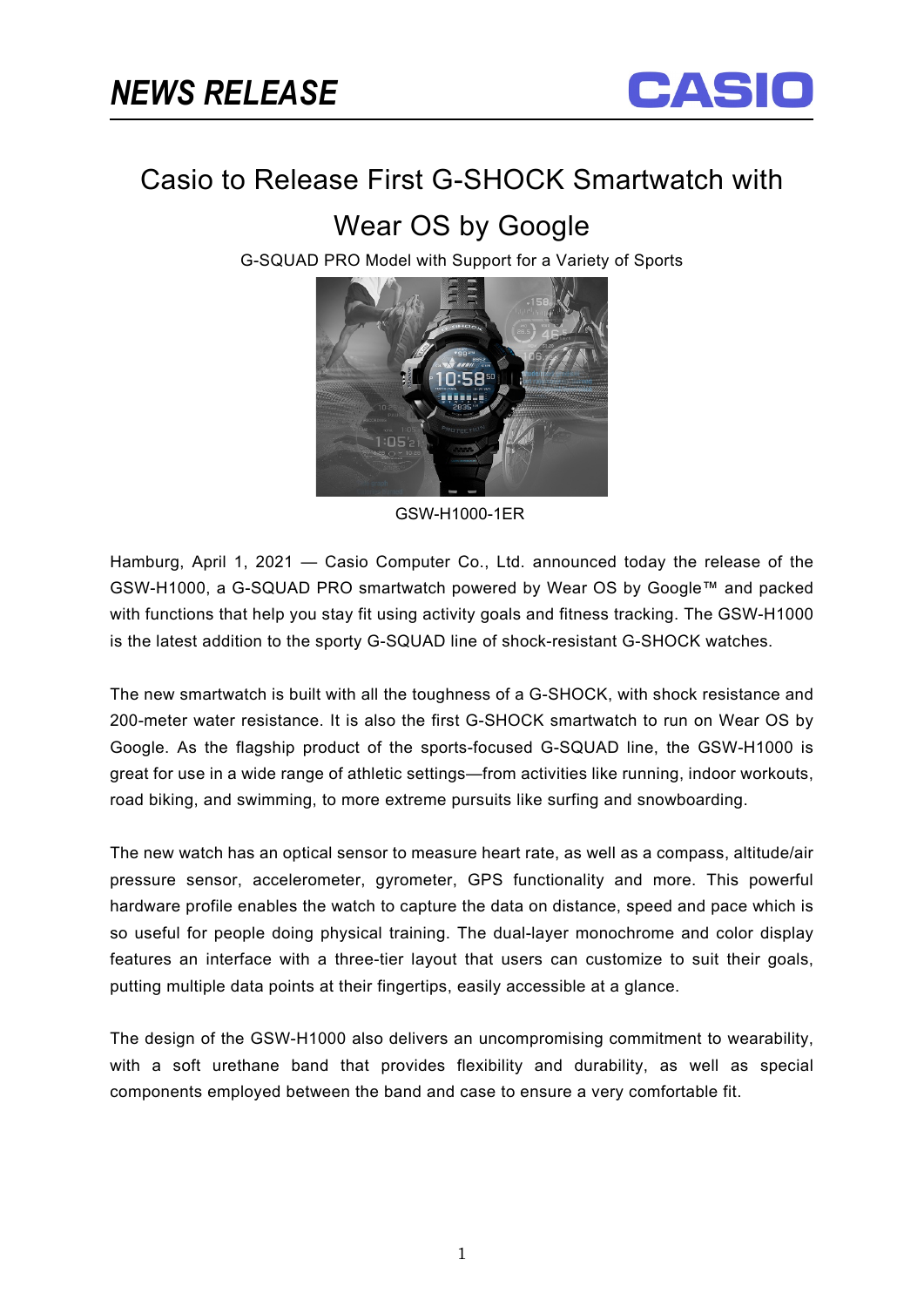

GSW-H1000-1ER

## **Characteristic G-SHOCK toughness**

Built to offer all the unique, original shock resistance of a G-SHOCK, plus water resistance, the GSW-H1000 also includes a microphone, charging terminal and more. Even while using glass thick enough to ensure 200-meter water resistance, the screen still facilitates smooth touch-sensitive control. The case back, made of titanium, ensures excellent corrosion resistance and has a titanium carbide finish to provide enhanced abrasion resistance.



Side view of the GSW-H1000-1ER

## **Support for a variety of sports**

The Casio original app built into the watch provides support for 15 activities and 24 indoor workout options.\* In addition to an optical sensor to measure heart rate, the watch has a compass, altitude/air pressure sensor, accelerometer and gyrometer. This hardware capability, employed along with the GPS location information the watch acquires from satellites, enables the watch to capture data such as route traveled, distance and speed — all very useful for people engaged in a broad range of sports.

\* Up to 8 original indoor workouts can be added to supplement the 24 preloaded options.



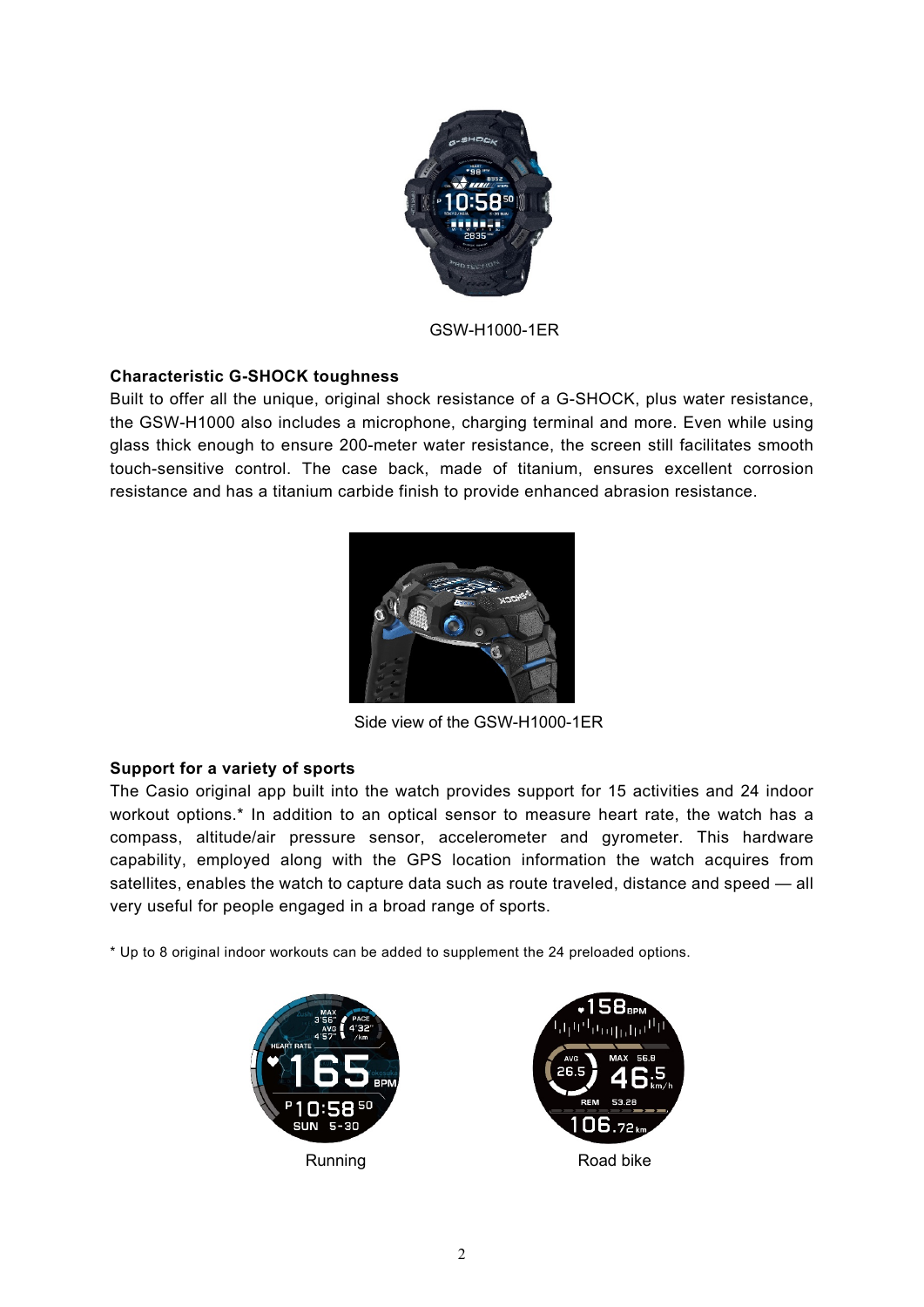### **Powered with Wear OS by Google**

With Wear OS by Google, the GSW-H1000 comes loaded with a variety of Google apps and services designed for the watch. Users can get help on the go from Google Assistant and track important activity metrics with Google Fit. They can also choose from thousands of apps available on Google Play and access important information at a glance, like messages and phone calls, notifications, agenda, weather forecast, and more.

#### **Pairs with the G-SHOCK MOVE smartphone app**

Various logs useful for training — from activity history and analysis to progress reports and more — are easy to track thanks to the G-SHOCK MOVE smartphone app's data management features. The all-new Sensor Overlay function allows users to combine video and still images of their activities with data captured by the watch in order to create layered visual media to share on social media.



The Sensor Overlay process

#### **Display options for every setting**

The watch's dual-layer display combines a monochrome, always-on LCD for time display and a color LCD for high-definition display of maps, sensor data and more. The three-tier display layout also enables customization, with hundreds of different data display possibilities and the option of analog display as well. This display flexibility makes the watch easily adaptable for use in all sorts of settings. Just use the special "CASIO'S APPS" menu to switch among various functions, and then intuitively swipe to operate.



©Mapbox ©OpenStreetMap

Dual-layer display Multi-information display

\* App screens may differ in official release.